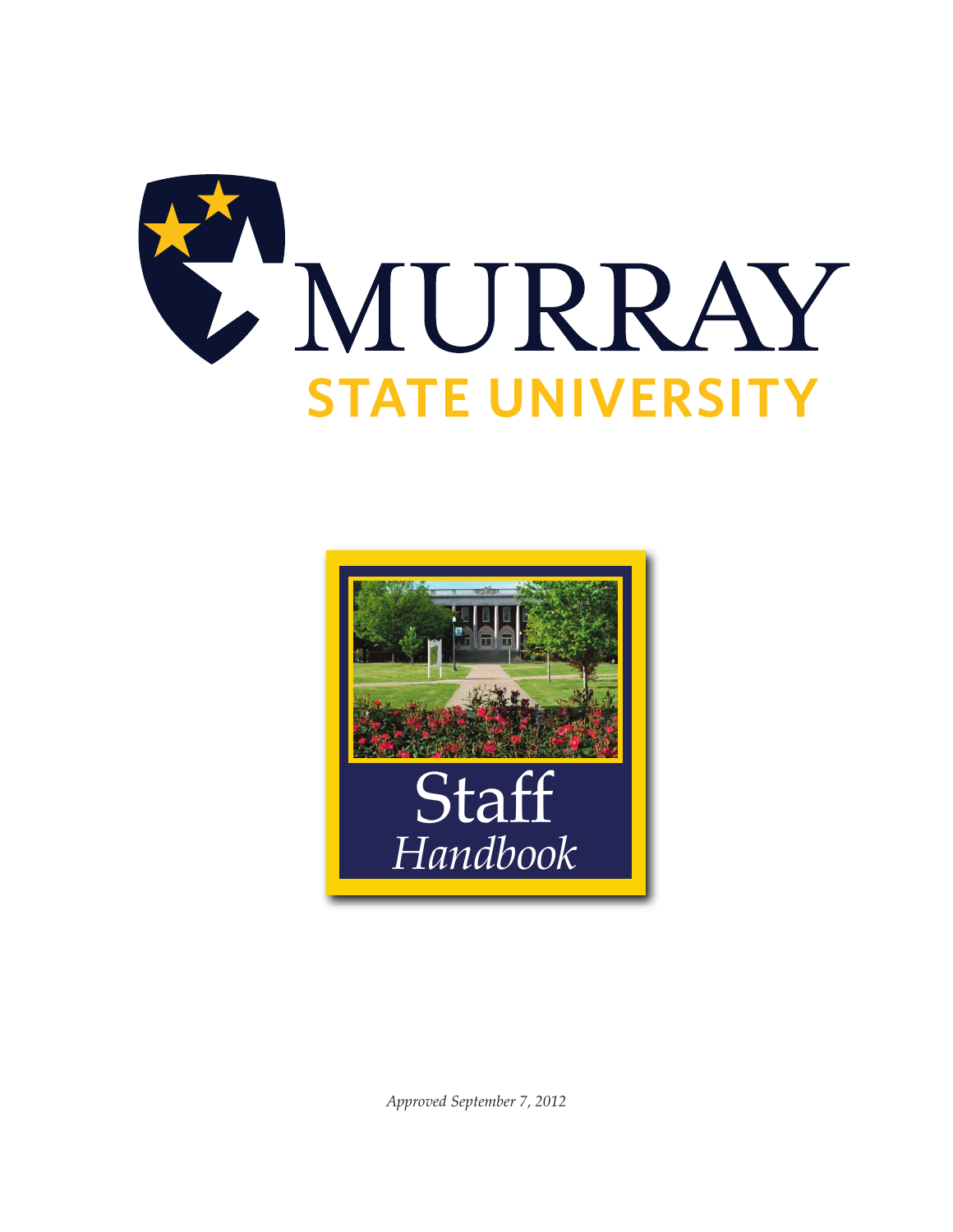# **Murray State University Staff Handbook**

**approved by the Board of Regents Sept. 7, 2012**

[www.murraystate.edu](http://www.murraystate.edu)

Unless otherwise designated, all information included in the Staff Handbook is policy of Murray State University's Board of Regents, as published in the Personnel Policies and Procedures Manual. The Staff Handbook is a restatement and summary of these policies. Please refer to the Personnel Policies and Procedures Manual for more detailed information on information contained in this document.

Murray State University endorses the intent of all federal and state laws created to prohibit discrimination. Murray State University does not discriminate on the basis of race, color, national origin, gender, sexual orientation, religion, age, veteran status, or disability in employment, admissions, or the provision of services and provides, upon request, reasonable accommodation including auxiliary aids and services necessary to afford individuals with disabilities equal access to participate in all programs and activities.

For more information, contact the Director of Equal Opportunity, 103 Wells Hall, (270) 809-3155 (voice), (270) 809-3361 (TDD).

rev. 130307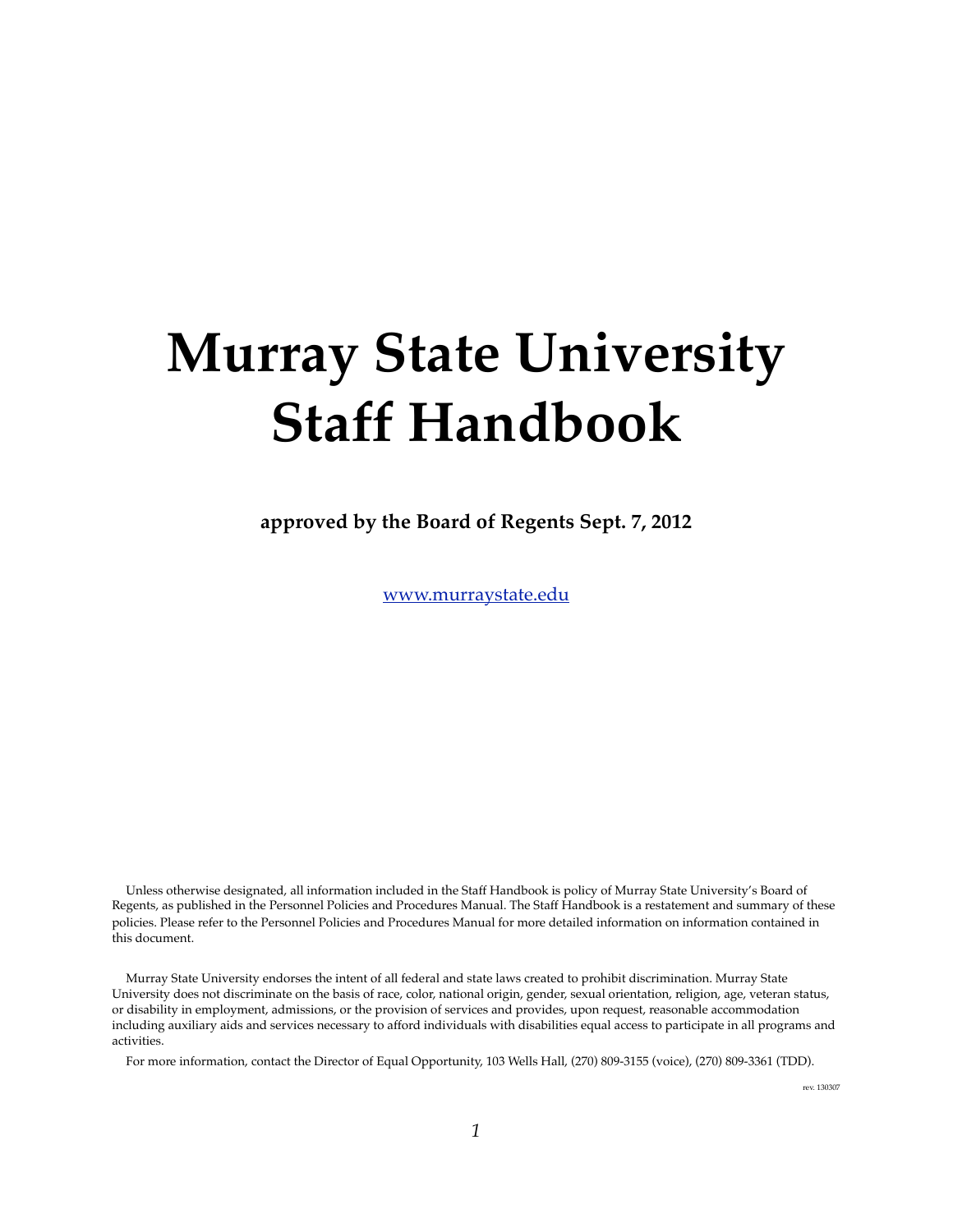# 1. Organization and Administration

# 2. Staff Policies

# 3. Miscellaneous Information

|       | 115cc11ancous mnomiadon |  |
|-------|-------------------------|--|
|       |                         |  |
| 3.1.1 |                         |  |
| 3.1.2 |                         |  |
| 3.1.3 |                         |  |
| 3.1.4 |                         |  |
| 3.1.5 |                         |  |
|       |                         |  |
| 3.2.1 |                         |  |
| 3.2.2 |                         |  |
|       |                         |  |
| 3.3.1 |                         |  |
| 3.3.2 |                         |  |
|       |                         |  |
| 3.4.1 |                         |  |
| 3.4.2 |                         |  |
| 3.4.3 |                         |  |
| 3.4.4 |                         |  |
|       |                         |  |
|       |                         |  |
| 3.5.2 |                         |  |
|       |                         |  |
| 3.6.1 |                         |  |
| 3.6.2 |                         |  |
| 3.6.3 |                         |  |
|       |                         |  |
| 3.7.1 |                         |  |
| 3.7.2 |                         |  |
|       |                         |  |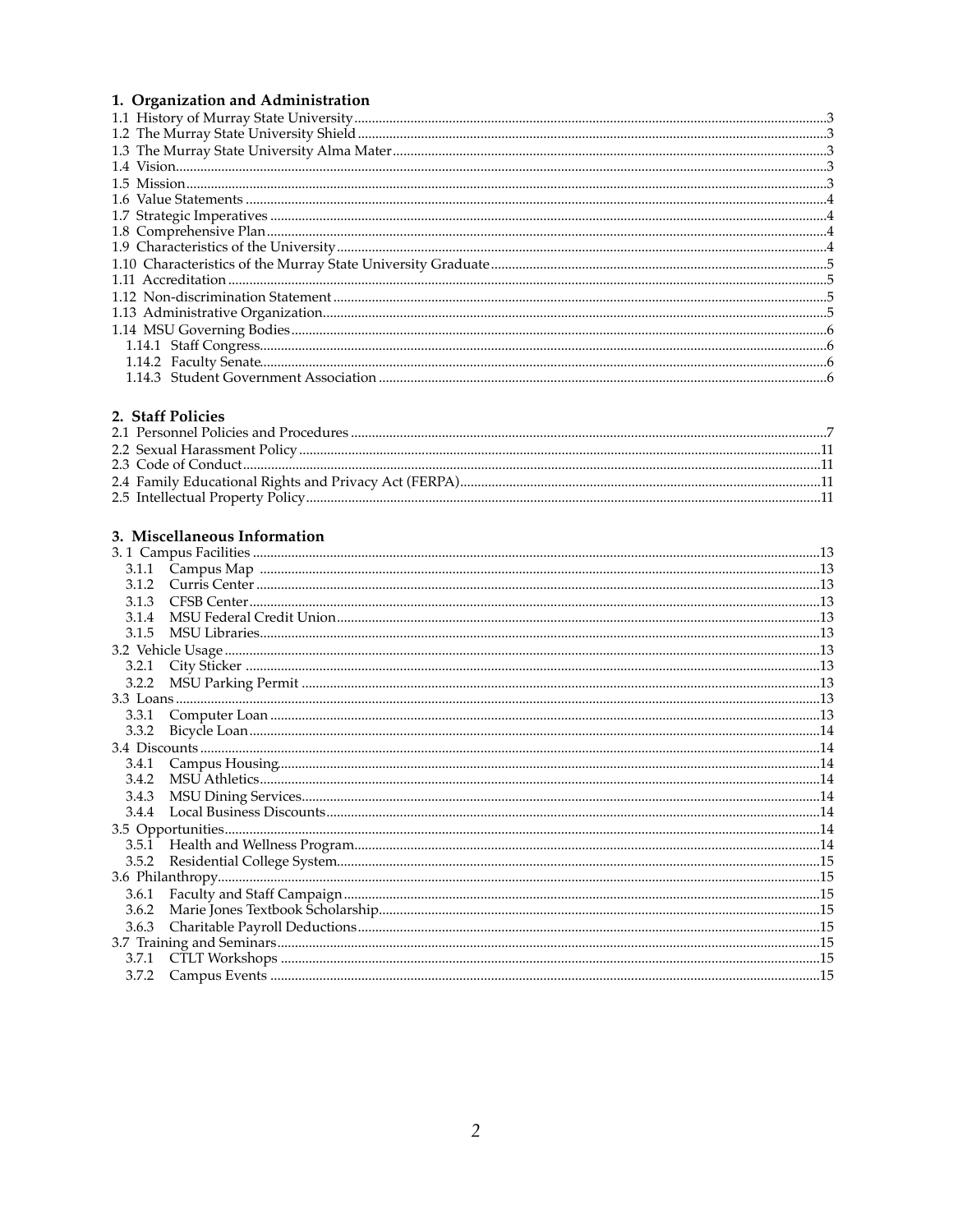# *1. Organization and Administration*

# *1.1* **History of Murray State University**

Murray State Normal School, created by the Kentucky General Assembly in 1922, admitted its first students in September 1923. In 1926, when the General Assembly granted the institution authority to confer baccalaureate degrees, it was renamed Murray State Normal School and Teachers College. The college was accredited by the Southern Association of Colleges and Schools in 1928 and received authority to offer liberal arts and pre-professional courses in 1930, when the name was changed to Murray State Teachers College. In 1948 the name was changed to Murray State College. In 1966 the General Assembly authorized the Board of Regents to change the name to Murray State University.

#### *1.2* **The Murray State University Shield**

The Murray State Shield, the official seal of the university, is taken from the heraldic coat of arms of the family of William Murray, Earl of Mansfield and Lord Chief Justice of Great Britain in 1756. The Earl of Mansfield is an ancestor of the Murray family from whom the city and university take their names. The shield itself is blue with a double gold border. The three stars represent hope, endeavor, and achievement. This emblem appears on diplomas, stationery, and other official university documents.

#### *1.3* **The Murray State University Alma Mater**

*In the heart of Jackson's Purchase 'Neath the sun's warm glow Is the home of Murray State Finest place we know.*

*CHORUS: May we cherish thy traditions Hold thy banner high Ever guard thy name and glory Live and do, or die.*

*Though we leave thy walls forever Many miles go hence May our love for Alma Mater Only have commenced.*

*CHORUS*

*Words by A. B. Austin*

#### *1.4* **Vision**

To build on our reputation as one of the best student-centered, comprehensive universities in the nation. *Approved by Board of Regents, September 26, 2003*

#### *1.5* **Mission**

Murray State University serves as a nationally recognized residential comprehensive university, with a strong extended campus and online presence, offering high-quality associate, baccalaureate, master's, specialist, and doctorate degrees. Academic programs are offered in the core areas of arts and sciences, agriculture, business, health and human services, teacher education, communications, engineering and applied technologies, and nursing. Teaching, research, and service excellence are core values and guiding principles that promote economic development and the well-being of the citizens of the Commonwealth of Kentucky and the region.

Murray State University places a high premium on academic outreach, collaborative relationships with alumni, the public schools, business and industry, governmental agencies, and other colleges and universities at home and abroad. Murray State University prepares graduates to function in a culturally diverse, technologically oriented society and increasingly interdependent world. The University is committed to international education as an integral dimension of the university experience.

Murray State University emphasizes student-centered learning and educational experiences that include the First Year Experience, the Honors Program, internships, study-abroad programs, service learning, research and creative projects, residential colleges, and student organizations.

In sum, Murray State University fosters an exciting and challenging learning environment.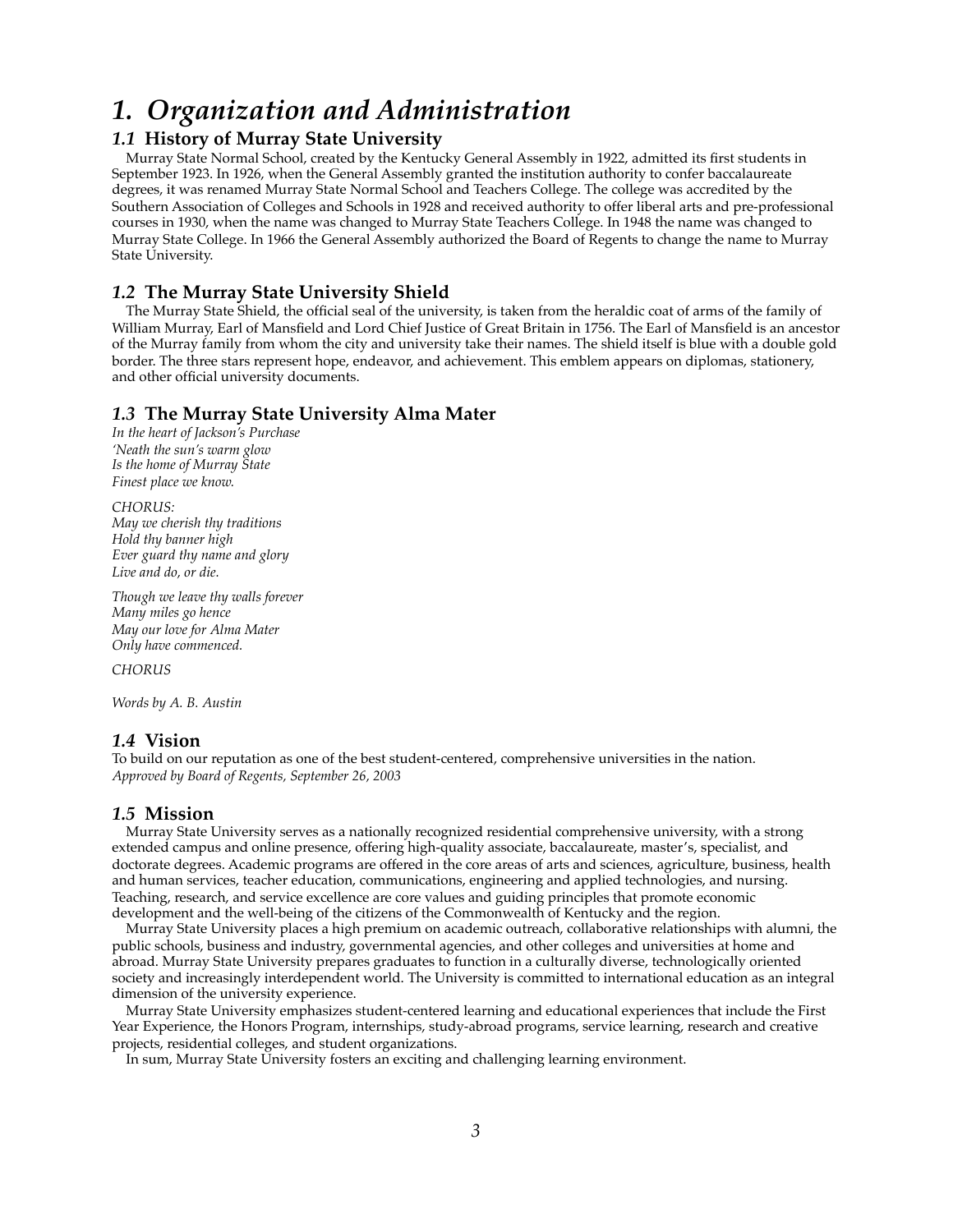# *1.6* **Value Statements**

Murray State values

- accessibility: broad, equal, and affordable educational access for all;
- academic freedom: the generation and free exchange of ideas in a peaceful and orderly environment that encourages communication and the resolution of differences;
- accountability: a comprehensive accountability system through outcomes assessment and institutional effectiveness, supporting our primary mission as a university;
- diversity: attracting, developing, and maintaining a diverse, high-quality faculty, staff, and student body;
- excellence: a sustained commitment to teaching, research, and service excellence;
- integrity: an environment that demands high levels of professional and academic ethics;
- nurturing environment: a safe, friendly, and supportive campus and community environment;
- shared governance: a culture of shared governance, open communication and understanding among administration, faculty, staff, and students; and
- student-centered learning: an environment that fosters the engagement of the student in the learning process, both in and beyond the classroom.

*Approved by Board of Regents, September 17, 2010*

# *1.7* **Strategic Imperatives**

Excellence through Quality • Outreach with Partnerships • Innovation for Impact

# *1.8* **Comprehensive Plan**

The University's comprehensive plan may be viewed online at [http://www.murraystate.edu/Libraries/](http://www.murraystate.edu/Libraries/President_s_Documents/Comprehensive_Plan_Feb_2012.sflb.ashx) [President\\_s\\_Documents/Comprehensive\\_Plan\\_Feb\\_2012.sflb.ashx.](http://www.murraystate.edu/Libraries/President_s_Documents/Comprehensive_Plan_Feb_2012.sflb.ashx)

# *1.9* **Characteristics of the University**

**Related to Students and Student Enrollment**

- The University conducts sustained recruitment operations in a five-state area and internationally to meet the enrollment goals established by the Council on Postsecondary Education and the Board of Regents.
- The University establishes academic and student life policies and programs to meet the retention and graduation rate goals established by the Council on Postsecondary Education and the Board of Regents.
- The University creates a campus environment and student life program that values diversity, encourages and supports active involvement, and promotes student success and satisfaction.

#### **Related to Academics**

- Quality teaching and learning are the pre-eminent activities at the institution.
- The campus focus is on developing information literacy and academic excellence through active learning.
- The University is committed to excellence in the general education curriculum, which is based upon the academic traditions of broad-based, liberal education.
- The University sustains a balanced range of liberal and professional programs of excellence and endeavors to prepare students for their chosen professions.
- The University promotes the cultural and scholarly activities of the University and serves as a cultural center for the campus and the surrounding community.
- The University develops and sustains at least one program of national distinction.
- The University maintains its commitment to a competitive program in selected intercollegiate athletics for both men and women, consistent with the other educational goals of the institution.
- The University supports the internationalization of the campus and curriculum.
- The University maintains national accreditation in the academic disciplines and professional programs currently accredited and pursues additional discipline accreditation as opportunities arise.
- The University continues to provide greater educational access and academic outreach to Kentucky's population.
- The University encourages academic innovation.

#### **Related to Faculty and Staff**

The University attracts, develops and retains high quality, diverse faculty and staff.

- The University fosters high faculty and staff morale and productivity.
- The University sustains an "enhanced service" plan that encourages and recognizes quality service to all constituents.

Research and service are important functions of the University.

#### **Goals Related to External Relations**

- The University maintains regular communication with alumni and involves them in the University, its priorities, goals, and objectives.
- The University recognizes the growing need to raise private funds and established an ongoing comprehensive campaign to maintain excellence in all programs of the University, including student scholarships.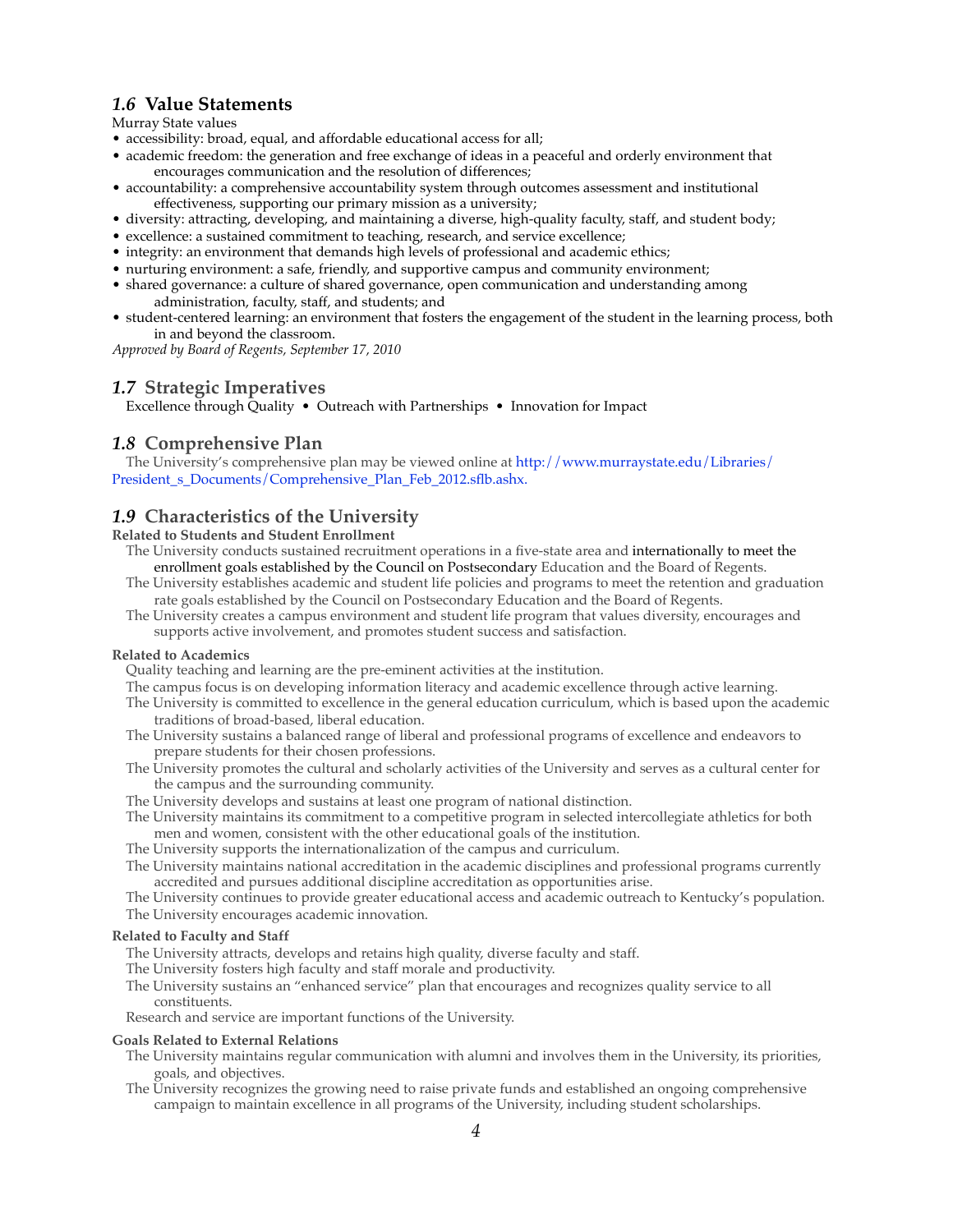The University plays an active role in regional economic development.

- The University enhances its national reputation through ongoing marketing initiatives emphasizing quality and academic excellence.
- The University supports the region through arts, cultural, and professional programs.
- The University engages in public service programs with business, industry and labor, public and private schools, governmental agencies, and the general public.
- The University, through its leadership, engages in discussions that shape the educational policies in the region and Commonwealth.

#### **Related to Needs and Uses**

The University continues to seek a fair and equitable percentage of state funding.

- The University maintains a strategy to examine current facilities, allocate space efficiently, prioritize maintenance and renovation projects, and communicates the priorities.
- The University reviews institutional processes and procedures to encourage effective and efficient operations.
- The University supports the pursuit of external funding.

#### **Related to Institutional Planning**

The University maintains its reputation as a public university of high quality.

The University implements ongoing, collegial and effective strategic planning which enhances a strong sense of community and a shared vision.

The University endeavors to keep tuition affordable and make education accessible to a diverse population. *Approved by Board of Regents, September 12, 2008*

# *1.10* **Characteristics of the Murray State University Graduate**

Murray State University sets as its goal a baccalaureate experience that ensures graduates who:

- 1. Engage in mature, independent and creative thought and express that thought effectively in oral and written communication.
- 2. Understand and apply the critical and scientific methodologies that academic disciplines employ to discover knowledge and ascertain its validity.
- 3. Apply sound standards of information gathering, analysis and evaluation to reach logical decisions.
- 4. Understand the roles and applications of science and technology in the solution of the problems of a changing world.
- 5. Demonstrate a critical understanding of the world's historical, literary, philosophical and artistic traditions.
- 6. Understand the dynamics of cultural diversity, of competing economic and political systems, and of complex moral and ethical issues.
- 7. Understand the importance of and engage in ethical behavior and responsible citizenship.
- 8. Understand the importance of the behaviors necessary to maintain a healthy lifestyle.
- 9. Demonstrate mastery of a chosen field of study.
- 10. Value intellectual pursuit and continuous learning in a changing world.

*Reaffirmed by Board of Regents, September 12, 2008*

#### *1.11* **Accreditation**

Murray State University is accredited by the Southern Association of Colleges and Schools Commission on Colleges to award associate, baccalaureate, masters, specialist, and doctorate degrees. Contact the Commission on Colleges at 1866 Southern Lane, Decatur, Georgia 30033-4097 or call 404-679-4500 for questions about the accreditation of Murray State University. Normal inquiries such as admission requirements, financial aid, educational programs, etc., should be addressed directly to Murray State University.

#### *1.12* **Non-Discrimination Statement**

Murray State University endorses the intent of all federal and state laws created to prohibit discrimination. Murray State University does not discriminate on the basis of race, color, national origin, gender, sexual orientation, religion, age, veteran status, or disability in employment, admissions, or the provision of services and provides, upon request, reasonable accommodation including auxiliary aids and services necessary to afford individuals with disabilities equal access to participate in all programs and activities.

For more information, contact the Director of Equal Opportunity, 103 Wells Hall, (270) 809-3155 (voice), (270) 809-3361 (TDD).

#### *1.13* **Administrative Organization**

Murray State University maintains a collection of organizational charts for the university as a whole and charts for individual vice presidents and academic colleges and schools. Current charts may be viewed at [http://](http://www.murraystate.edu/HeaderMenu/Administration/OfficeOfInstitutionalResearch/org.aspx) [www.murraystate.edu/HeaderMenu/Administration/OfficeOfInstitutionalResearch/org.aspx.](http://www.murraystate.edu/HeaderMenu/Administration/OfficeOfInstitutionalResearch/org.aspx)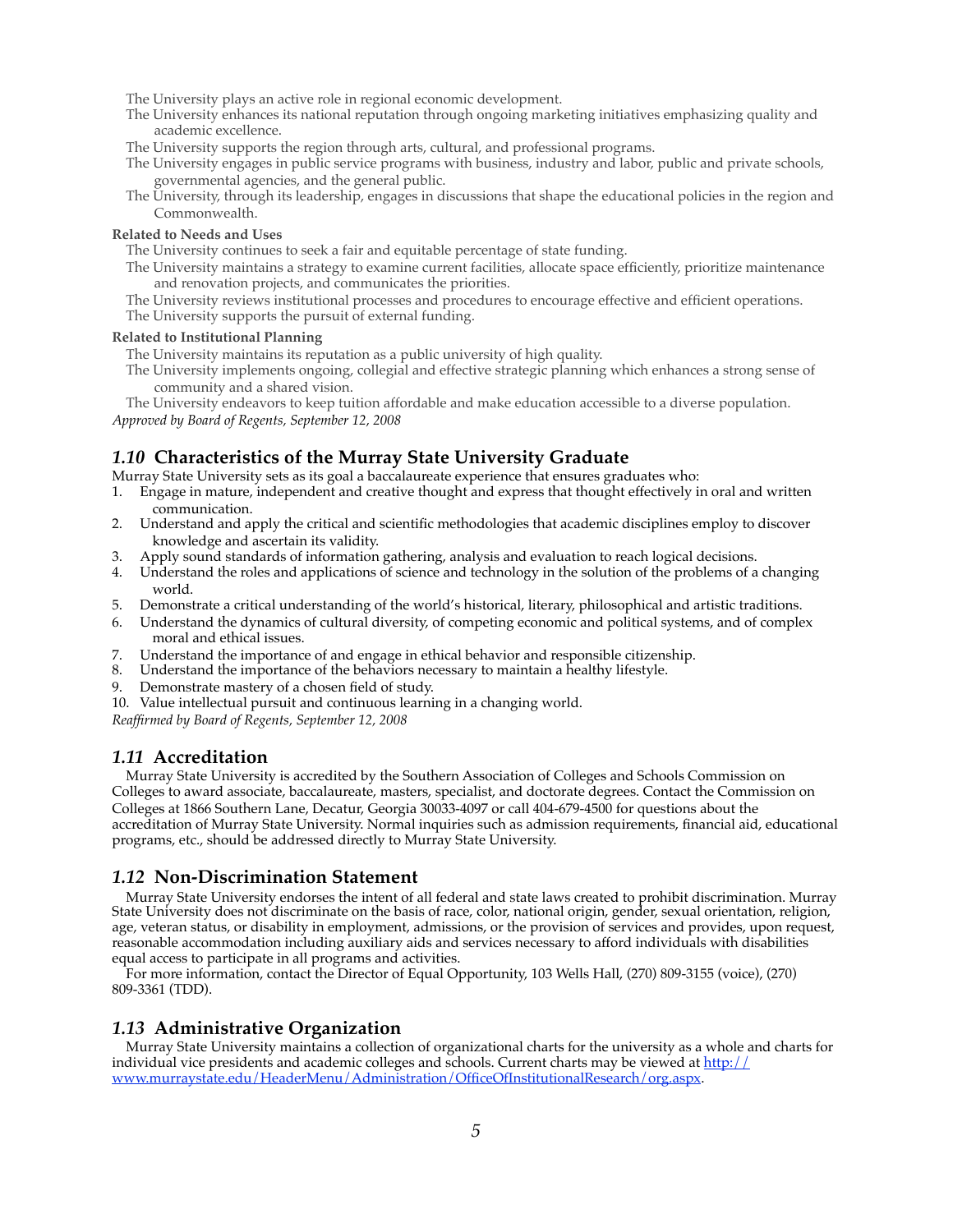# *1.14* **MSU Governing Bodies**

# *1.14.1* **Staff Congress**

This is an elected governing body of MSU staff with membership in each staff category and at-large membership. Staff Congress has a variety of standing committees to which members are appointed to serve during their terms in Staff Congress. In addition, Staff Congress may appoint members to various university-wide committees. This group conducts an annual survey to generate ideas and collect concerns from the staff. This information is used at the monthly regular meetings to evaluate issues and generate policies and procedures that impact staff morale and effectiveness.

<http://www.murraystate.edu/staffcongress>

# *1.14.2* **Faculty Senate**

This is an elected governing body of MSU faculty with departmental and at-large representation. <http://www.murraystate.edu/HeaderMenu/FacultyStaff/FacultySenate.aspx>

# *1.14.3* **Student Government Association**

This is an elected governing body of MSU students, representing all academic colleges, residential colleges, and atlarge membership. Additionally, members are selected for positions on the Campus Activities Board and Judicial Board.

<http://www.msusga.com>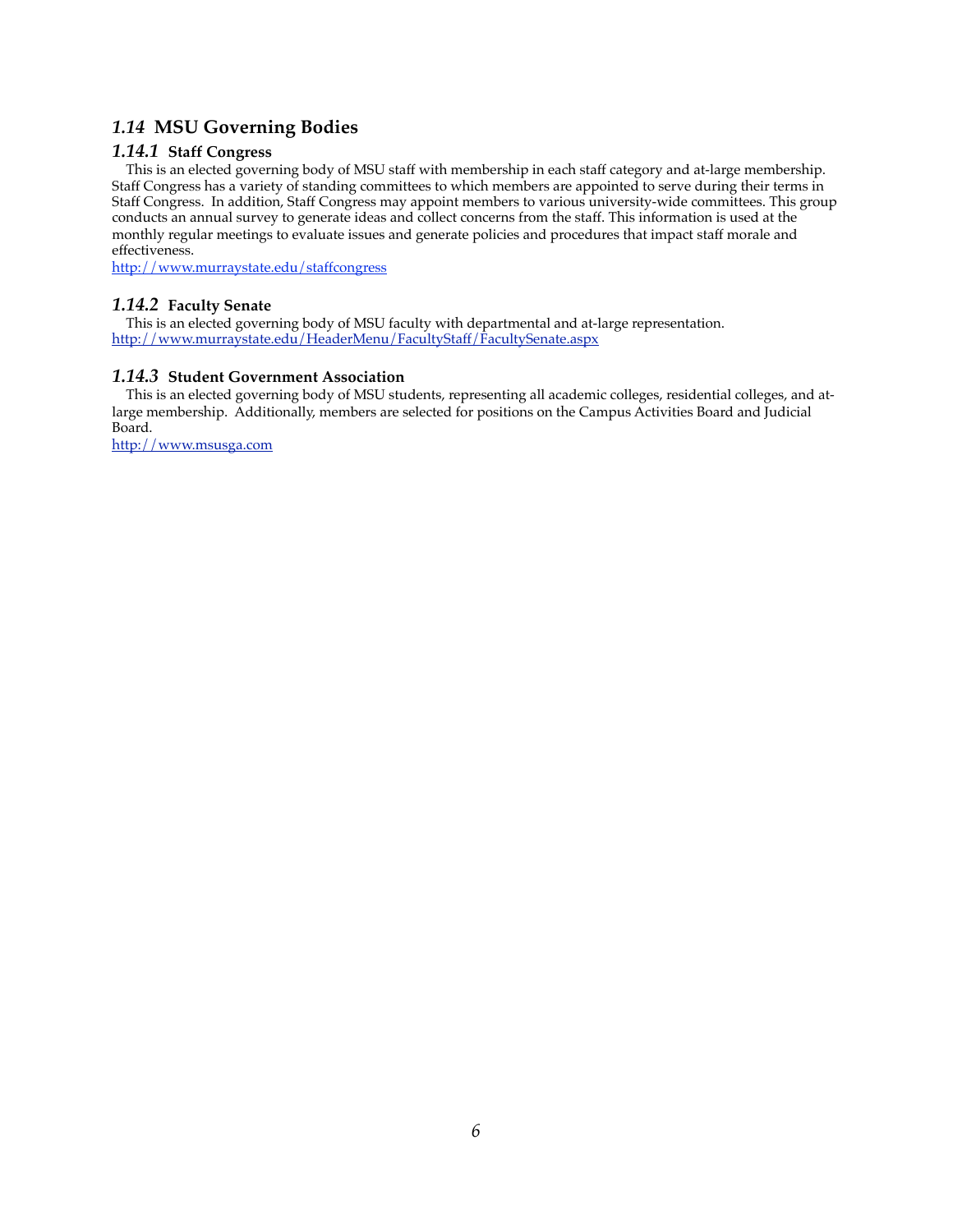# *2. Staff Policies*

# *2.1* **Personnel Policies and Procedures**

Due to periodic change in federal and state law and in Murray State's Board of Regents' mandates, policies and procedures contained in this handbook are subject to change. As university policies and procedures are modified and developed, revisions and additions will be made to the handbook as quickly as possible. However, due to the time involved in the revision and distribution process, it is incumbent upon the reader to verify that a particular policy is the most current.

The policies in this handbook were developed by Human Resources, reviewed by the vice presidents, recommended by the President, and adopted by the Board of Regents. Policies contained in this handbook are intended to increase understanding, eliminate the need for personal decisions on matters of university-wide policy, and help assure uniformity of interpretation and application throughout the university. All administrators have the responsibility for administering these policies in a consistent and impartial manner.

This handbook is distributed to all staff members for the use of all employees. Infinite details cannot be covered to meet every situation; therefore, Human Resources will advise and counsel supervisors and employees concerning interpretation of policy or matters not covered herein.

For additional policies, procedures and information, faculty, staff and students are advised to consult all official university publications, such as the Personnel Policies and Procedures Manual, Faculty Handbook, Student Handbook and the university Bulletins.

University policies related to employees are written and maintained by Human Resources. [Click on the following](http://www.murraystate.edu/HeaderMenu/Offices/HumanResources/MSUPersonnelPoliciesAndProceduresManual.aspx)  [links to read the current version of each policy](http://www.murraystate.edu/HeaderMenu/Offices/HumanResources/MSUPersonnelPoliciesAndProceduresManual.aspx).

#### **[OUTLINE OF PERSONNEL POLICIES & PROCEDURES MANUAL](http://www.murraystate.edu/HeaderMenu/Offices/HumanResources/MSUPersonnelPoliciesAndProceduresManual.aspx)**

#### **I. [INTERPRETATION AND RIGHTS](http://www.murraystate.edu/HeaderMenu/Offices/HumanResources/MSUPersonnelPoliciesAndProceduresManual/InterpretationsAndRights.aspx)**

- 1. Interpretation
- 2. Disclaimer of contractual significance
- 3. Reservation of rights
- 4. Overview of the manual

#### **II. EMPLOYMENT**

#### **[II.A. DEFINITION OF FACULTY AND STAFF](http://www.murraystate.edu/HeaderMenu/Offices/HumanResources/MSUPersonnelPoliciesAndProceduresManual/DefinitionOfFacultyAndStaff.aspx)**

- 1. Definition of faculty
- 2. Definition of staff

#### **[II.B. STAFF STATUS](http://www.murraystate.edu/HeaderMenu/Offices/HumanResources/MSUPersonnelPoliciesAndProceduresManual/StaffStatus.aspx)**

- 1. Regular staff employees
- 2. Temporary staff employees
- **[II.C. AFFIRMATIVE ACTION POLICY](http://www.murraystate.edu/HeaderMenu/Offices/HumanResources/MSUPersonnelPoliciesAndProceduresManual/AffirmativeActionPolicy.aspx)**

#### **[II.D. RECRUITMENT, SELECTION, AND EMPLOYMENT](http://www.murraystate.edu/HeaderMenu/Offices/HumanResources/MSUPersonnelPoliciesAndProceduresManual/RecruitmentSelectionAndEmployment.aspx)**

- 1. Registering a budgeted staff position when a vacancy occurs
- 2. Registering a new regular staff position
- 
- 3. Recruitment of regular staff employees<br>4. Hiring a regular staff employee Hiring a regular staff employee
- Recruitment and hiring of temporary staff

#### **[II.E. PROBATIONARY PERIOD](http://www.murraystate.edu/HeaderMenu/Offices/HumanResources/MSUPersonnelPoliciesAndProceduresManual/ProbationaryPeriod.aspx)**

#### **[II.F. EMPLOYMENT OF RELATIVES](http://www.murraystate.edu/HeaderMenu/Offices/HumanResources/MSUPersonnelPoliciesAndProceduresManual/EmploymentOfRelatives.aspx)**

#### **[II.G. PROMOTIONS AND TRANSFERS](http://www.murraystate.edu/HeaderMenu/Offices/HumanResources/MSUPersonnelPoliciesAndProceduresManual/PromotionsAndTransfers.aspx)**

- 1. Definitions<br>2 Requirement
- **Requirements**
- 3. Promotion and transfer procedures<br>4. Administrative procedures
- 4. Administrative procedures
- 5. Transfer of accrued vacation and sick leave

# **[II.H. DEMOTIONS](http://www.murraystate.edu/HeaderMenu/Offices/HumanResources/MSUPersonnelPoliciesAndProceduresManual/Demotions.aspx)**

**[II.I. RESIGNATION](http://www.murraystate.edu/HeaderMenu/Offices/HumanResources/MSUPersonnelPoliciesAndProceduresManual/Resignation.aspx)**

#### **[II.J. TERMINATIONS AND LAYOFFS](http://www.murraystate.edu/HeaderMenu/Offices/HumanResources/MSUPersonnelPoliciesAndProceduresManual/TerminationsAndLayoffs.aspx)**

- 1. Involuntary termination
- 2. Layoff

#### **[II.K. MANDATORY RETIREMENT](http://www.murraystate.edu/HeaderMenu/Offices/HumanResources/MSUPersonnelPoliciesAndProceduresManual/MandatoryRetirement.aspx)**

1. Non-tenured faculty and staff

**[II.L. EXIT INTERVIEW AND CLEARANCE PROCEDURE](http://www.murraystate.edu/HeaderMenu/Offices/HumanResources/MSUPersonnelPoliciesAndProceduresManual/ExitInterviewAndClearanceProcedure.aspx)**

- 1. Department responsibility
- 2. Responsibility of departments to be cleared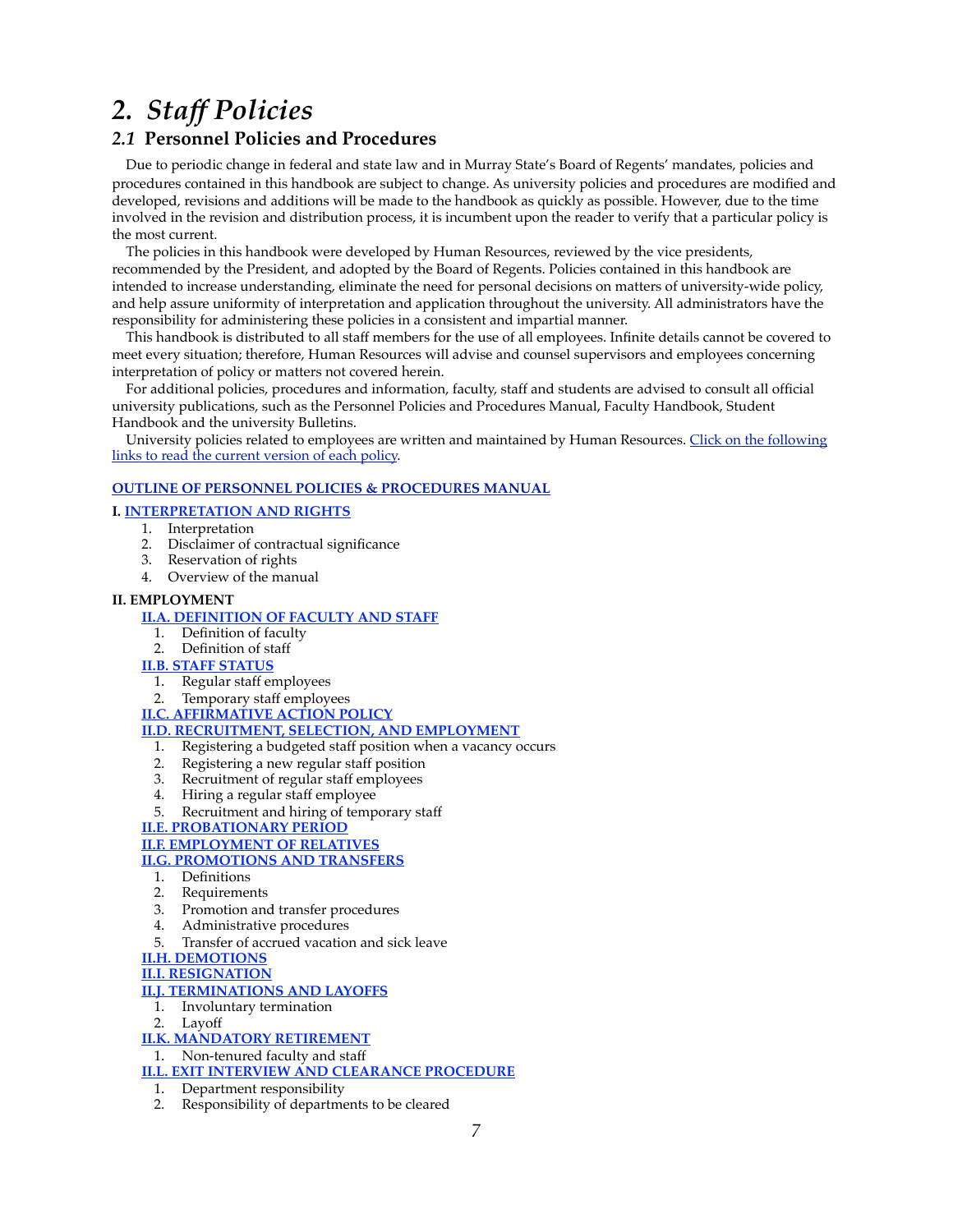- 3. Faculty
- 4. Staff

#### **[II.M. EMPLOYEE EXEMPTION FROM THE STATE WAGE AND HOUR LAW](http://www.murraystate.edu/HeaderMenu/Offices/HumanResources/MSUPersonnelPoliciesAndProceduresManual/EmployeeExemptionFromStateWageAndHourLaw.aspx)**

- 1. Executive
- 2. Administrative
- 3. Professional
- Supervisory

# **III. PAYROLL & WORKING HOURS**

# **[III.A. WORKING HOURS](http://www.murraystate.edu/HeaderMenu/Offices/HumanResources/MSUPersonnelPoliciesAndProceduresManual/WorkingHours.aspx)**

- 1. Workweek
- 2. Shifts
- 3. Days

# **[III.B. PAYROLL](http://www.murraystate.edu/HeaderMenu/Offices/HumanResources/MSUPersonnelPoliciesAndProceduresManual/Payroll.aspx)**

- 1. General information
- 2. Non-exempt staff
- 3. Exempt staff
- 4. Faculty

# **[III.C. PAYROLL DEDUCTIONS](http://www.murraystate.edu/HeaderMenu/Offices/HumanResources/MSUPersonnelPoliciesAndProceduresManual/PayrollDeductions.aspx)**

- 1. Required deductions
- 2. Optional deductions
- 3. Procedures

# **[III.D. OVERTIME AND EXCEPTIONAL COMPENSATION](http://www.murraystate.edu/HeaderMenu/Offices/HumanResources/MSUPersonnelPoliciesAndProceduresManual/OvertimeAndExceptionalCompensation.aspx)**

- 1. Requirement to pay overtime compensation
- 2. Time off without pay
- 3. The workweek for computing overtime
- 4. Working hours
- 5. Compensation for University holidays
- 6. Unscheduled University closing
- 7. Overtime for the same employer

#### **[III.E. PAY PLAN](http://www.murraystate.edu/HeaderMenu/Offices/HumanResources/MSUPersonnelPoliciesAndProceduresManual/PayPlan.aspx)**

- 1. Wage scale
- 2. Wage increases
- 3. Change of job
- 4. Reclassification

#### **[III.F. EXTRA COMPENSATION FOR STAFF](http://www.murraystate.edu/HeaderMenu/Offices/HumanResources/MSUPersonnelPoliciesAndProceduresManual/ExtraCompensationForStaff.aspx)**

- 1. Criteria for receiving extra compensation
- 2. Eligibility for extra compensation
- 3. Limitations on extra compensation
- 4. Grants and contracts requirements

#### **[III.G. RECORDING TIME WORKED](http://www.murraystate.edu/HeaderMenu/Offices/HumanResources/MSUPersonnelPoliciesAndProceduresManual/RecordingTimeWorked.aspx)**

- 1. Method of recording time worked
- 2. Verification of time worked
- 3. Record retention

#### **[III.H. ABSENTEEISM](http://www.murraystate.edu/HeaderMenu/Offices/HumanResources/MSUPersonnelPoliciesAndProceduresManual/Absenteeism.aspx)**

- 1. Notifying supervisor of absence<br>2. Consequences of failure to notify
- 2. Consequences of failure to notify supervisor or department of absence 3. No pay is authorized for the following unexcused absences
- No pay is authorized for the following unexcused absences
- 4. Centralized University records

#### **[III.I. PERFORMANCE EVALUATION](http://www.murraystate.edu/HeaderMenu/Offices/HumanResources/MSUPersonnelPoliciesAndProceduresManual/PerformanceEvaluation.aspx)**

- 1. Purposes of the evaluation
- 2. Procedure
- 3. Appeal process
- **[III.J. REST PERIODS](http://www.murraystate.edu/HeaderMenu/Offices/HumanResources/MSUPersonnelPoliciesAndProceduresManual/RestPeriods.aspx)**

# **[III.K. WEATHER](http://www.murraystate.edu/HeaderMenu/Offices/HumanResources/MSUPersonnelPoliciesAndProceduresManual/Weather.aspx)**

- 1. When the University remains open during inclement weather
- 2. When the University closes due to inclement weather

#### **IV. LEAVES OF ABSENCE**

#### **[IV.A. GENERAL LEAVES OF ABSENCE](http://www.murraystate.edu/HeaderMenu/Offices/HumanResources/MSUPersonnelPoliciesAndProceduresManual/GeneralLeavesOfAbsence.aspx)**

#### **[IV.B. VACATION LEAVE](http://www.murraystate.edu/HeaderMenu/Offices/HumanResources/MSUPersonnelPoliciesAndProceduresManual/VacationLeave.aspx)**

- 1. Eligibility<br>2. Accrual ar
- Accrual and accumulation
- 3. Scheduling/Utilization of vacation leave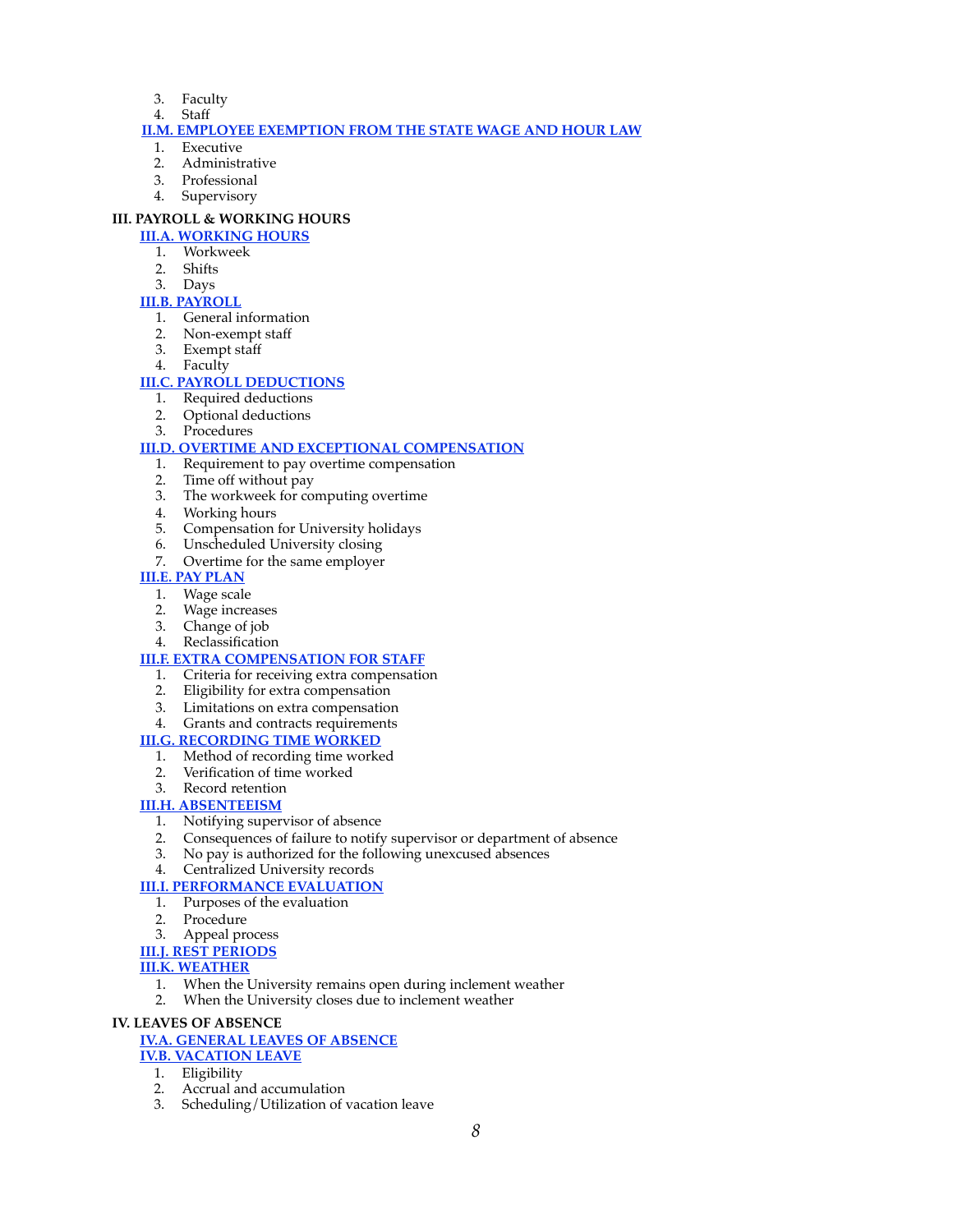- 4. Transfer of accrued vacation leave
- 5. Compensation for accrued vacation leave upon separation of employment

**[IV.C. SICK LEAVE](http://www.murraystate.edu/HeaderMenu/Offices/HumanResources/MSUPersonnelPoliciesAndProceduresManual/SickLeave.aspx)**

- 1. Eligibility
- 2. Accrual of sick leave
- 3. Transfer of accrued sick leave
- 4. Granting/Utilization of sick leave
- 5. Requesting sick leave
- 6. Evidence of disability
- 7. Extension of leave
- 8. Reinstatement of sick leave for former employees
- 9. Coordination with Workers' Compensation

# 10. Disability retirement

# **[IV.D. HOLIDAYS](http://www.murraystate.edu/HeaderMenu/Offices/HumanResources/MSUPersonnelPoliciesAndProceduresManual/Holidays.aspx)**

- 1. Establishing the University calendar
- 2. Holiday compensation for regular employees
- 3. No holiday compensation
- **[IV.E. PERSONAL LEAVE](http://www.murraystate.edu/HeaderMenu/Offices/HumanResources/MSUPersonnelPoliciesAndProceduresManual/PersonalLeave.aspx)**

**[IV.F. EDUCATIONAL LEAVE](http://www.murraystate.edu/HeaderMenu/Offices/HumanResources/MSUPersonnelPoliciesAndProceduresManual/EducationalLeave.aspx) [IV.G. MILITARY LEAVE](http://www.murraystate.edu/HeaderMenu/Offices/HumanResources/MSUPersonnelPoliciesAndProceduresManual/MilitaryLeave.aspx) [IV.H. ANNUAL MILITARY AND EMERGENCY DUTY LEAVE](http://www.murraystate.edu/HeaderMenu/Offices/HumanResources/MSUPersonnelPoliciesAndProceduresManual/AnnualMilitaryAndEmergencyDutyLeave.aspx)**

**[IV.I. VOTING](http://www.murraystate.edu/HeaderMenu/Offices/HumanResources/MSUPersonnelPoliciesAndProceduresManual/Voting.aspx)**

#### **[IV.J. FUNERAL LEAVE](http://www.murraystate.edu/HeaderMenu/Offices/HumanResources/MSUPersonnelPoliciesAndProceduresManual/FuneralLeave.aspx)**

**[IV.K. THE EMPLOYEE AND THE JUDICIAL SYSTEM](http://www.murraystate.edu/HeaderMenu/Offices/HumanResources/MSUPersonnelPoliciesAndProceduresManual/TheEmployeeAndTheJudicialSystem.aspx)**

- 1. A party to the litigation
- 2. Witness
- 3. Jury duty

#### **[IV.L. PUBLIC SERVICE LEAVE OF ABSENCE WITHOUT PAY](http://www.murraystate.edu/HeaderMenu/Offices/HumanResources/MSUPersonnelPoliciesAndProceduresManual/PublicServiceLeaveOfAbsenceWithoutPay.aspx) [IV.M. FAMILY LEAVE](http://www.murraystate.edu/HeaderMenu/Offices/HumanResources/MSUPersonnelPoliciesAndProceduresManual/FamilyAndMedicalLeave.aspx)**

**[IV.N. MARRIAGE](http://www.murraystate.edu/HeaderMenu/Offices/HumanResources/MSUPersonnelPoliciesAndProceduresManual/Marriage.aspx)**

#### **[IV.O. SICK LEAVE BANK](http://www.murraystate.edu/HeaderMenu/Offices/HumanResources/MSUPersonnelPoliciesAndProceduresManual/SickLeaveBankPolicy.aspx)**

- 1. Responsibility
- 2. Membership
- 3. General operating procedures
- 4. Contributions
- 5. Criteria for Sick Leave Bank usage
- 6. Application and withdrawal
- 7. Sick Leave Bank application and approval process
- 8. Appeals Committee
- 9. Discontinuation

#### **V. OTHER BENEFITS**

#### **[V.A. GROUP LIFE AND MEDICAL INSURANCE PROGRAM](http://www.murraystate.edu/HeaderMenu/Offices/HumanResources/MSUPersonnelPoliciesAndProceduresManual/GroupLifeMedicalInsuranceAndFlexibleSpending.aspx)**

- 1. Eligibility
- 2. Life insurance
- 3. Optional life insurance coverage
- 4. Medical insurance
- 5. Tax-Saver Program
- 6. Coverage periods
- 7. Consolidated Omnibus Budget Reconciliation Act
- 8. Coverage during pending disability retirement
- 9. Right to change benefit coverage
- **[V.B. KENTUCKY TEACHERS' RETIREMENT SYSTEM/OPTIONAL RETIREMENT PROGRAM](http://www.murraystate.edu/HeaderMenu/Offices/HumanResources/MSUPersonnelPoliciesAndProceduresManual/KentuckyTeachersRetirementSystemOptionalRetirement.aspx)**
	- 1. Eligibility
	- 2. Information resources
	- 3. Social Security
	- 4. Type of system
	- 5. Deferred income tax payments
	- 6. Administration
	- 7. Contributions
	- 8. Relation of contribution, salary, and service credit Kentucky Teachers' Retirement System
	- 9. Annual statement of account
	- 10. Beneficiary designation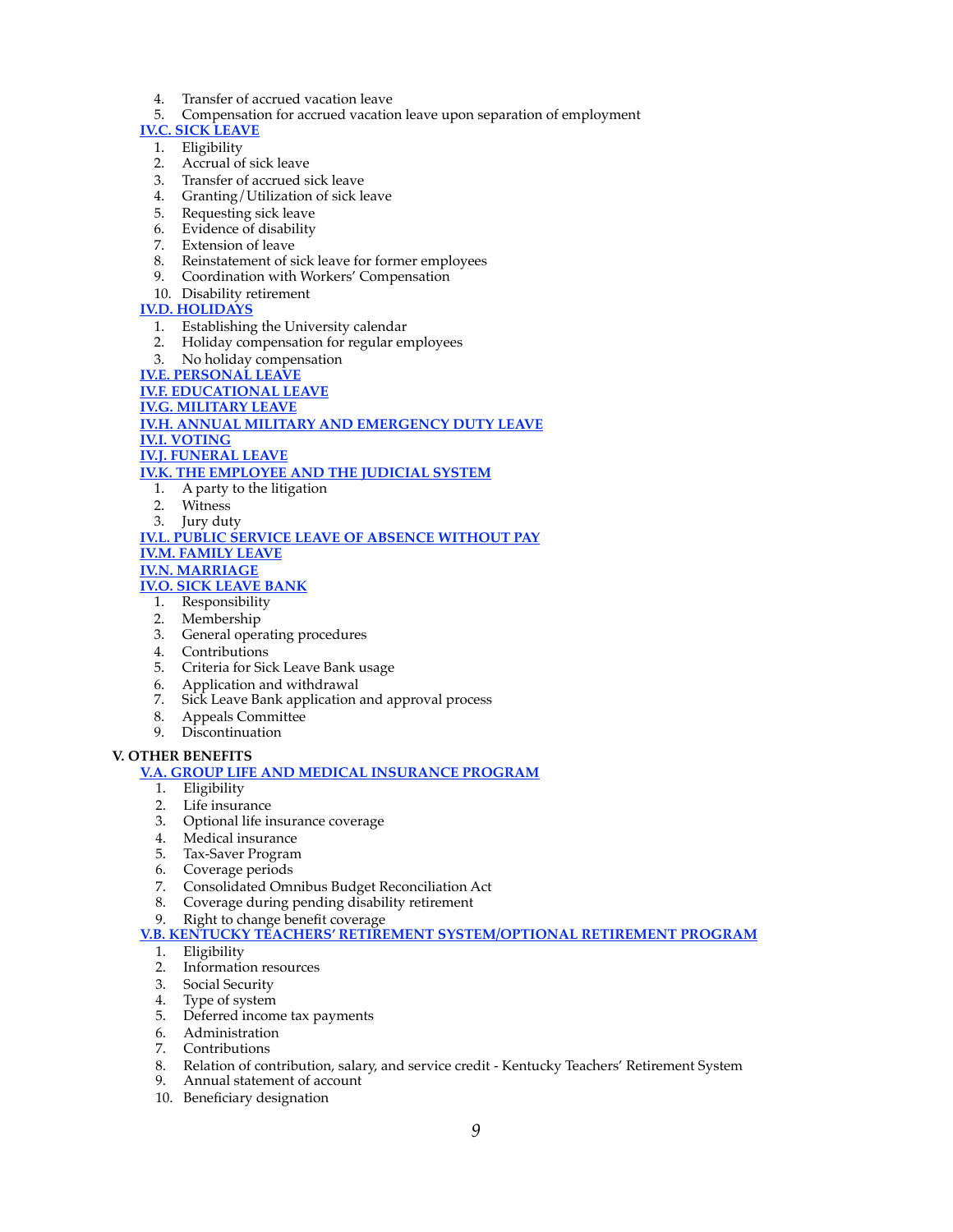11. Benefit coverage

# 12. Reciprocity - Kentucky Teachers' Retirement System

- **[V.C. KENTUCKY EMPLOYEES RETIREMENT SYSTEM](http://www.murraystate.edu/HeaderMenu/Offices/HumanResources/MSUPersonnelPoliciesAndProceduresManual/KentuckyEmployeesRetirementSystem.aspx)**
	- 1. Eligibility
	- 2. Information resources
	- 3. Social Security
	- 4. Type of system
	- 5. Administration
	- 6. Reciprocity
	- 7. Beneficiary designation

# **[V.D. SOCIAL SECURITY](http://www.murraystate.edu/HeaderMenu/Offices/HumanResources/MSUPersonnelPoliciesAndProceduresManual/SocialSecurity.aspx)**

- 1. Record requirements
- 2. Payroll deductions
- 3. Deduction exemptions

# **[V.E. WORKERS' COMPENSATION](http://www.murraystate.edu/HeaderMenu/Offices/HumanResources/MSUPersonnelPoliciesAndProceduresManual/WorkersCompensation.aspx)**

- 1. Accident reporting requirements
- 2. Statutory benefits under the law
- 3. Additional benefits provided by the University

# **[V.F. UNEMPLOYMENT COMPENSATION](http://www.murraystate.edu/HeaderMenu/Offices/HumanResources/MSUPersonnelPoliciesAndProceduresManual/UnemploymentCompensation.aspx)**

- 1. Eligibility
- 2. Between school term ineligibility

# **[V.G. DISABILITY RETIREMENT INCOME](http://www.murraystate.edu/HeaderMenu/Offices/HumanResources/MSUPersonnelPoliciesAndProceduresManual/DisabilityRetirementIncome.aspx)**

- **[V.H. TAX-SHELTERED ANNUITIES](http://www.murraystate.edu/HeaderMenu/Offices/HumanResources/MSUPersonnelPoliciesAndProceduresManual/TaxShelteredAnnuities.aspx)**
	- 1. Intent of 403 (b) plans
	- 2. Approved companies

# **[V.I. KENTUCKY PUBLIC EMPLOYEES DEFERRED COMPENSATION PLANS](http://www.murraystate.edu/HeaderMenu/Offices/HumanResources/MSUPersonnelPoliciesAndProceduresManual/KentuckyPublicEmployeesDeferredCompensation.aspx)**

- 1. Available information
- 2. Enrollment in the plans
- 3. Changes in existing plans

# **[V.J. UNIFORMS](http://www.murraystate.edu/HeaderMenu/Offices/HumanResources/MSUPersonnelPoliciesAndProceduresManual/Uniforms.aspx)**

# **[V.K. EDUCATION TUITION WAIVERS](http://www.murraystate.edu/HeaderMenu/Offices/HumanResources/MSUPersonnelPoliciesAndProceduresManual/EducationTuitionWaivers.aspx)**

- 1. General qualifications
- 2. Qualifying courses
- 3. Employee responsibility

# **[V.L. G.E.D. EXAMINATION FEE WAIVER](http://www.murraystate.edu/HeaderMenu/Offices/HumanResources/MSUPersonnelPoliciesAndProceduresManual/GEDExaminationFeeWaiver.aspx)**

- 1. General qualifications
- 2. G.E.D. Examination

# **[V.M. DOCTORAL TUITION ASSISTANCE](http://www.murraystate.edu/HeaderMenu/Offices/HumanResources/MSUPersonnelPoliciesAndProceduresManual/doctoralTuitionAssistance.aspx)**

- 1. General Qualifications
- 2. Employee Responsibility
- 3. Supervisor Responsibility

# **VI. RIGHTS & RESPONSIBILITIES**

# **[VI.A. STAFF GRIEVANCE](http://www.murraystate.edu/HeaderMenu/Offices/HumanResources/MSUPersonnelPoliciesAndProceduresManual/StaffGrievance.aspx)**

- 1. Definition of a grievance
- 2. Exemptions to this policy
- 3. Procedure

# **[VI.B. EQUAL OPPORTUNITY GRIEVANCE PROCEDURE](http://www.murraystate.edu/HeaderMenu/Offices/HumanResources/MSUPersonnelPoliciesAndProceduresManual/EqualOpportunityGrievanceProcedure.aspx)**

- 1. Initial level of grievance (Step 1)
- 2. Appeal level of grievance (Step 2)

# **[VI.C. EMPLOYEE DISCIPLINE](http://www.murraystate.edu/HeaderMenu/Offices/HumanResources/MSUPersonnelPoliciesAndProceduresManual/EmployeeDiscipline.aspx)**

- 1. Procedures
- 2. Offenses and disciplinary action
- 3. Action for continuation of offenses
- 4. Record retention

# **[VI.D. SAFETY COMPLIANCE](http://www.murraystate.edu/HeaderMenu/Offices/HumanResources/MSUPersonnelPoliciesAndProceduresManual/SafetyCompliance.aspx)**

- 1. Management responsibility
- 2. Employee responsibility
- 3. Employee rights 4. Compliance with
- Compliance with the law
- 5. Disciplinary action including termination

# **[VI.E. PERSONAL FINANCIAL RESPONSIBILITY](http://www.murraystate.edu/HeaderMenu/Offices/HumanResources/MSUPersonnelPoliciesAndProceduresManual/PersonalFinancialResponsibility.aspx)**

1. University's responsibilities due to employee's external indebtedness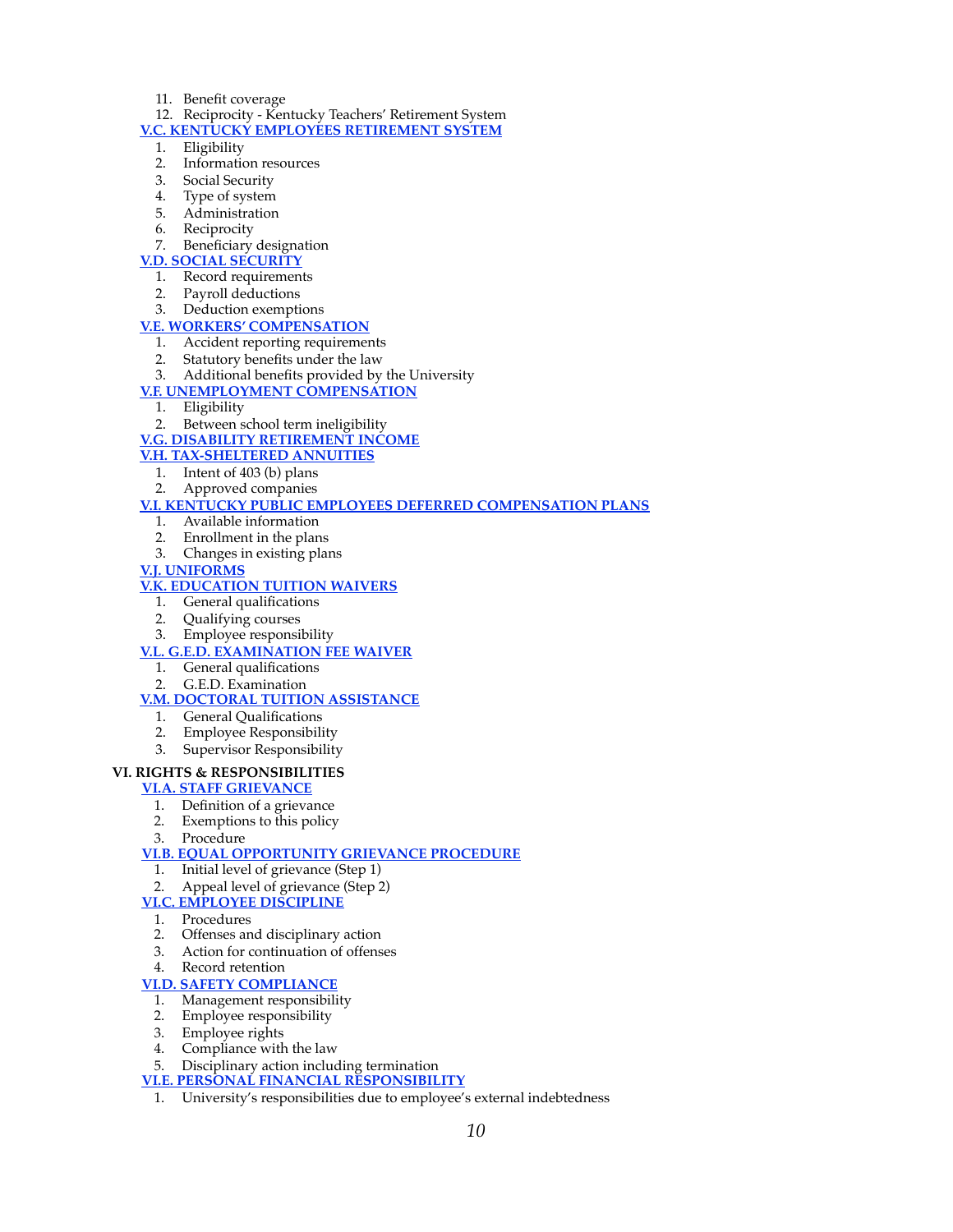2. University's obligation to collect internal indebtedness

**[VI.F. DRUG-FREE WORK PLACE](http://www.murraystate.edu/HeaderMenu/Offices/HumanResources/MSUPersonnelPoliciesAndProceduresManual/DrugFreeWorkPlace.aspx)**

**[VI.G. ON-CAMPUS VEHICLE PARKING](http://www.murraystate.edu/HeaderMenu/Offices/HumanResources/MSUPersonnelPoliciesAndProceduresManual/OnCampusVehicleParking.aspx)**

**[VI.H. UNIVERSITY GOVERNANCE SYSTEM](http://www.murraystate.edu/HeaderMenu/Offices/HumanResources/MSUPersonnelPoliciesAndProceduresManual/UniversityGovernanceSystem.aspx)**

1. Purpose

- 2. Authority
- 3. Reviewed
- 4. The Staff Congress
- 5. The University standing committee system
- 6. The University standing committees
- 7. Affirmative Action Committee

**[VI.I. SEXUAL HARASSMENT](http://www.murraystate.edu/HeaderMenu/Offices/HumanResources/MSUPersonnelPoliciesAndProceduresManual/SexualHarassment.aspx) [VI.J. COMMITTEE MEETINGS](http://www.murraystate.edu/HeaderMenu/Offices/HumanResources/MSUPersonnelPoliciesAndProceduresManual/CommitteeMeetings.aspx) [VI.K. OUTSIDE EMPLOYMENT](http://www.murraystate.edu/HeaderMenu/Offices/HumanResources/MSUPersonnelPoliciesAndProceduresManual/OutsideEmployment.aspx) [VI.L. INTELLECTUAL PROPERTY](http://www.murraystate.edu/HeaderMenu/Offices/HumanResources/MSUPersonnelPoliciesAndProceduresManual/intellectualproperty.aspx) [VI.M. WEAPONS AND DANGEROUS MATERIALS](http://www.murraystate.edu/HeaderMenu/Offices/HumanResources/MSUPersonnelPoliciesAndProceduresManual/weaponsanddangerousmaterials.aspx)**

**VII. SERVICES & OPPORTUNITIES**

**[VII.A. EMPLOYEE ASSISTANCE PROGRAM](http://www.murraystate.edu/HeaderMenu/Offices/HumanResources/MSUPersonnelPoliciesAndProceduresManual/EmployeeAssistanceProgram.aspx) [VII.B. HEALTH SERVICES](http://www.murraystate.edu/HeaderMenu/Offices/HumanResources/MSUPersonnelPoliciesAndProceduresManual/HealthServices.aspx) [VII.C. DIAGNOSTIC AND REMEDIATION SERVICES](http://www.murraystate.edu/HeaderMenu/Offices/HumanResources/MSUPersonnelPoliciesAndProceduresManual/DiagnosticAndRemediationServices.aspx) [VII.D. ATHLETIC TICKETS](http://www.murraystate.edu/HeaderMenu/Offices/HumanResources/MSUPersonnelPoliciesAndProceduresManual/AthleticTickets.aspx) [VII.E. UNIVERSITY BOOKSTORE](http://www.murraystate.edu/HeaderMenu/Offices/HumanResources/MSUPersonnelPoliciesAndProceduresManual/UniversityBookstore.aspx) [VII.F. RECREATIONAL FACILITIES](http://www.murraystate.edu/HeaderMenu/Offices/HumanResources/MSUPersonnelPoliciesAndProceduresManual/RecreationalFacilities.aspx) [VII.G. LIBRARY PRIVILEGES](http://www.murraystate.edu/HeaderMenu/Offices/HumanResources/MSUPersonnelPoliciesAndProceduresManual/LibraryPrivileges.aspx)**

# *2.2* **Sexual Harassment Policy**

Murray State University is committed to eliminating illegal discrimination. Sexual harassment is in direct conflict with this commitment and will not be tolerated.

The goals of this policy are both preventive and remedial. The accomplishment of these goals is the responsibility of the entire university community.

Sexual harassment is prohibited and defined by federal and state law, and university policy.

The complete sexual harassment policy, including definition, prevention, formal and informal resolution of complaints and sanctions for violation, can be read here: [http://www.murraystate.edu/HeaderMenu/](http://www.murraystate.edu/HeaderMenu/Administration/OfficeOfEqualOpportunity/AffirmativeActionSexualHarassmentAndGrievances/SexualHarassmentPolicy.aspx) [Administration/OfficeOfEqualOpportunity/AffirmativeActionSexualHarassmentAndGrievances/](http://www.murraystate.edu/HeaderMenu/Administration/OfficeOfEqualOpportunity/AffirmativeActionSexualHarassmentAndGrievances/SexualHarassmentPolicy.aspx) [SexualHarassmentPolicy.aspx.](http://www.murraystate.edu/HeaderMenu/Administration/OfficeOfEqualOpportunity/AffirmativeActionSexualHarassmentAndGrievances/SexualHarassmentPolicy.aspx)

# *2.3* **Code of Conduct**

This *Statement of Ethical Principles and Code of Conduct (Statement)* enumerates principles and standards deemed to be particularly worthy of emphasis in carrying out the work of Murray State University. It is intended to remind all employees of their responsibility for the University's continued success and well-being, and to foster an environment characterized by ethical behaviors, good stewardship of public resources, and transparent processes.

Accordingly, this *Statement* is applicable to all employees of the University including the President, faculty, staff, and student employees. The application of the *Statement* to an employee is not dependent upon the source*, e.g.,* grant, of an employee's salary. Moreover, because a purpose of this *Statement* is to instill further a culture of ethical behavior at Murray State University, its principles and standards of conduct should guide volunteers as they donate work services to the University even though they are not employees.

The complete code of conduct may be read here: [http://www.murraystate.edu/Libraries/Human\\_Resources/](http://www.murraystate.edu/Libraries/Human_Resources/Statement_of_Ethical_Principles_and_Code_of_Conduct_1.sflb.ashx) Statement of Ethical Principles and Code of Conduct 1.sflb.ashx.

# *2.4* **Family Educational Rights and Privacy Act (FERPA)**

The Family Educational Rights and Privacy Act (FERPA) affords students certain rights with respect to their education records. This act can be read here: [http://www.murraystate.edu/Academics/RegistrarsOffice/](http://www.murraystate.edu/Academics/RegistrarsOffice/FERPAPrivacyAct.aspx) [FERPAPrivacyAct.aspx.](http://www.murraystate.edu/Academics/RegistrarsOffice/FERPAPrivacyAct.aspx)

# *2.5* **Intellectual Property Policy**

Murray State University embraces the multiple missions of a state supported university: teaching, research and support of the public interest. The university encourages research and scholarship and recognizes that intellectual properties may arise from the scholarly activities of the university. While many intellectual properties are best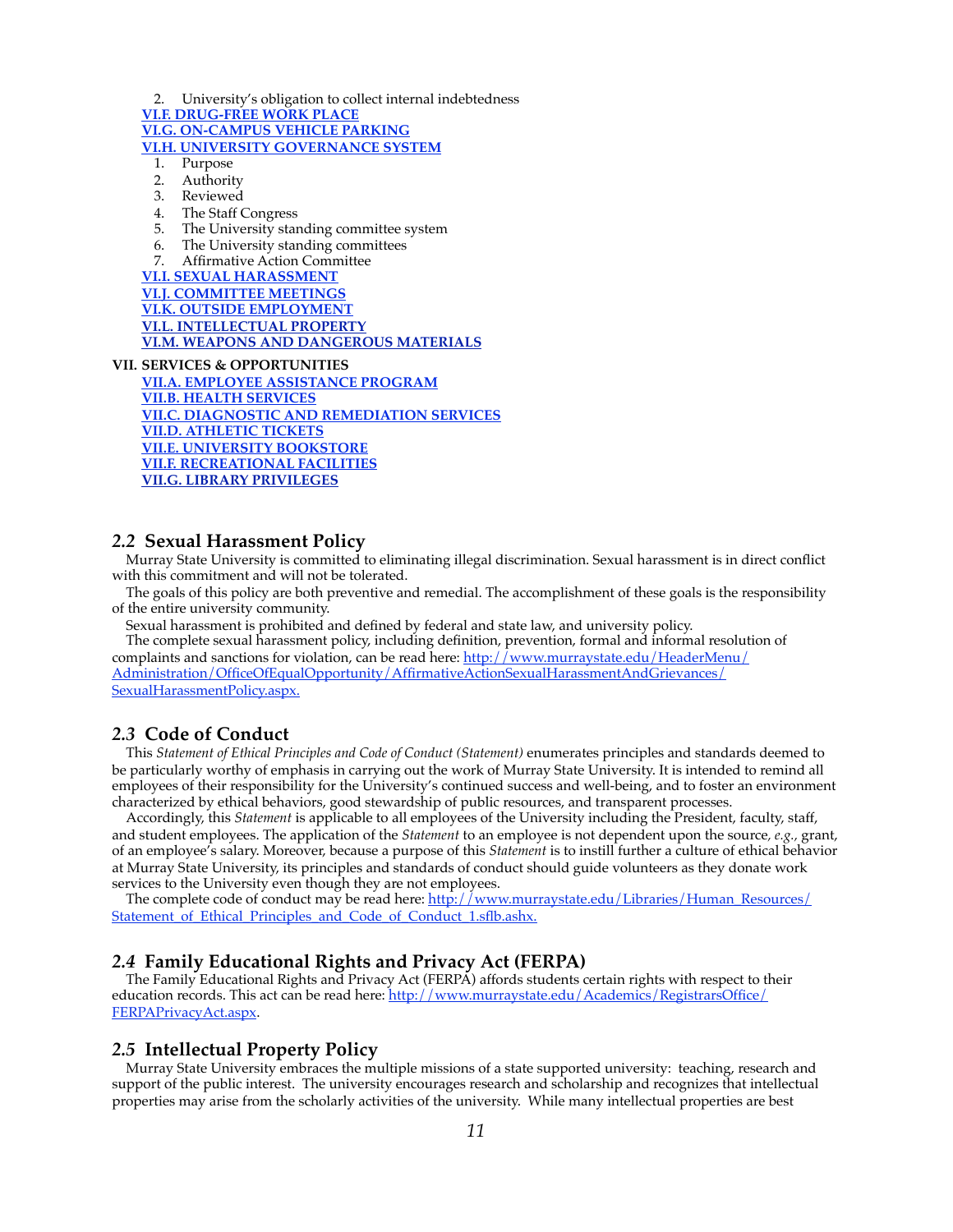disseminated by publication and placement in the public domain, there are a significant number that are most effectively handled by protection under the intellectual property laws (e.g., patenting and copyright) and licensing (or other transfer) to private sector entities, with attendant financial considerations. It is therefore important to establish clear policies regarding the ownership, commercialization and financial rewards resulting from the creation of such intellectual property. Accordingly, this intellectual property policy (IP Policy) is designed to: 1) establish ownership criteria for intellectual property developed by members of the university community and to resolve ownership questions if such arise; 2) define the responsibilities, rights and privileges of those involved; and 3) develop basic guidelines for the administration of the IP Policy. The full policy can be read here: [http://](http://www.murraystate.edu/HeaderMenu/Offices/HumanResources/MSUPersonnelPoliciesAndProceduresManual/intellectualproperty.aspx) [www.murraystate.edu/HeaderMenu/Offices/HumanResources/MSUPersonnelPoliciesAndProceduresManua](http://www.murraystate.edu/HeaderMenu/Offices/HumanResources/MSUPersonnelPoliciesAndProceduresManual/intellectualproperty.aspx)ł [intellectualproperty.aspx](http://www.murraystate.edu/HeaderMenu/Offices/HumanResources/MSUPersonnelPoliciesAndProceduresManual/intellectualproperty.aspx)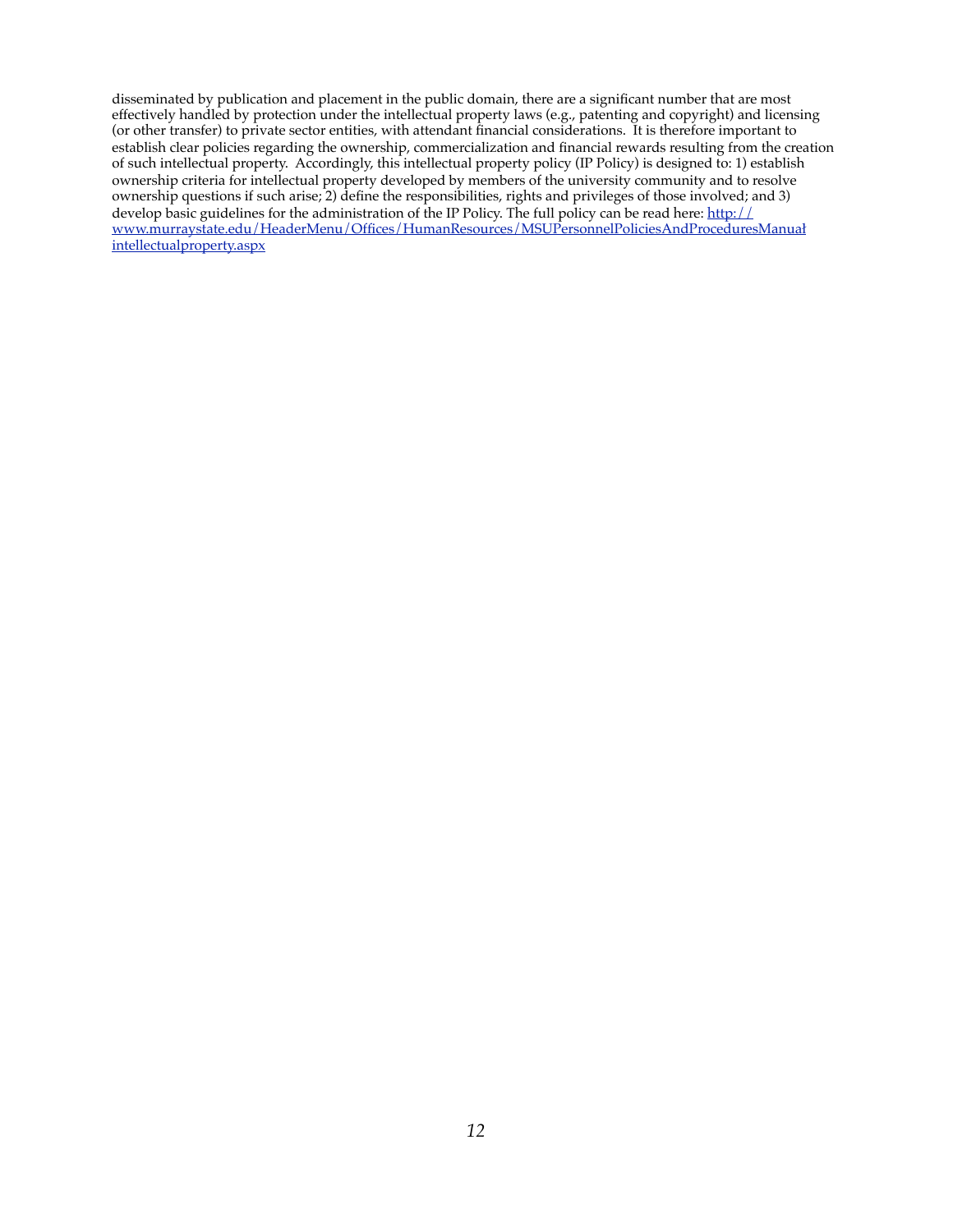# *3. Miscellaneous Information*

# *3.1* **Campus Facilities**

#### *3.1.1* **Campus Map**

Maps are posted at various locations on campus. A map can be viewed online at [http://www.murraystate.edu/](http://www.murraystate.edu/Info/CampusMap.aspx) [InføCampusMap.aspx.](http://www.murraystate.edu/Info/CampusMap.aspx)

# *3.1.2* **Curris Center**

The Curris Center houses meeting and banquet rooms, the University Store, the Post Office, Student Government Association and Campus Activities Board offices, Dining Services, Racer Card Office, African-American Student Services and Ethnic Programs office, several Dining Services outlets, Enrollment Management, the Office of Undergraduate Admissions, and the Office of Recruitment. The Curris Center meeting rooms and banquet rooms are available at no charge for university-sponsored programs or meetings. Contact the Curris Center office at 270-809-6985 for room/banquet reservations.

#### *3.1.3* **CFSB Center**

The CFSB Center hosts the MSU basketball games, various traveling shows, and concerts. The Center has walking lanes and basketball courts that may be used for recreation. Additionally, the Murray Room is a meeting room that can be reserved for a fee. For reservations, call 270-809-5577.

#### *3.1.4* **MSU Federal Credit Union**

Faculty and Staff may join the MSU Federal Credit Union on campus. The MSU Federal Credit Union is located in the General Services Building. Contact the credit union at 270-809-2666 for more information.

#### *3.1.5* **MSU Libraries**

Staff can use their MSU IDs to check out items in Waterfield Library. In addition, staff may also request materials through the Interlibrary Loan (ILL) service.

# *3.2* **Vehicle Usage**

#### *3.2.1* **City Sticker**

City residents are required to purchase and display a sticker on each vehicle owned. Non-residents who work inside the city are required to purchase and display a sticker on vehicles driven to work. City stickers may be purchased at the City Clerk's Office, Murray City Hall, 207 S. 5th Street.

#### *3.2.2* **MSU Parking Permit**

Regular full-time and part-time employees are required to purchase a parking permit. Only one permit will be issued to each employee and is valid only when the permit holder is driving. This permit may be transferred from one vehicle to another, but is not transferable from one person to another. Ownership of the parking permit remains with the University. The permit is to be used by the individual whose name is registered with it. Use of the permit by anyone else is considered false registration and is subject to a fine. Early registration begins mid-July and is available online through payroll deduction.

MSU has zoned parking. Staff and faculty may purchase a blue parking tag which allows them to park in the blue parking zones. Signs posted in University lots designate which color tags are allowed to park in specific lots. A map of parking zones may be viewed on the Public Safety website: [http://www.murraystate.edu/HeaderMenu/Offices/](http://www.murraystate.edu/HeaderMenu/Offices/PublicSafetyAndEmergencyManagement/ParkingManagement/ParkingMaps.aspx) [PublicSafetyAndEmergencyManagement/ParkingManagement/ParkingMaps.aspx](http://www.murraystate.edu/HeaderMenu/Offices/PublicSafetyAndEmergencyManagement/ParkingManagement/ParkingMaps.aspx).

# *3.3* **Loans**

#### *3.3.1* **Computer Loan**

Full-time faculty and staff, employed for at least six months, are eligible to apply for a 12-month, interest-free loan for the purchase of new microcomputer hardware. The Personal Computer Program will provide 80% of the cost of the computer hardware up to a maximum outstanding balance of \$2,000. Loans will be repaid through automatic payroll deduction in 12 equal monthly payments. Written requests, including the anticipated total amount of purchase, must be submitted to Academic Affairs. Participants in the program will be required to sign a security document and payroll deduction card. If the employee terminates employment with the University, the outstanding balance on the computer loan will be deducted from the last payroll check. If the last check is not sufficient to cover the remaining loan balance, the employee will be required to pay the balance prior to final clearance from the University. For details, refer to the current Human Resources Benefit Guide at [http://www.murraystate.edu/](http://www.murraystate.edu/HeaderMenu/Offices/HumanResources.aspx) [HeaderMenu/Offices/HumanResources.aspx.](http://www.murraystate.edu/HeaderMenu/Offices/HumanResources.aspx)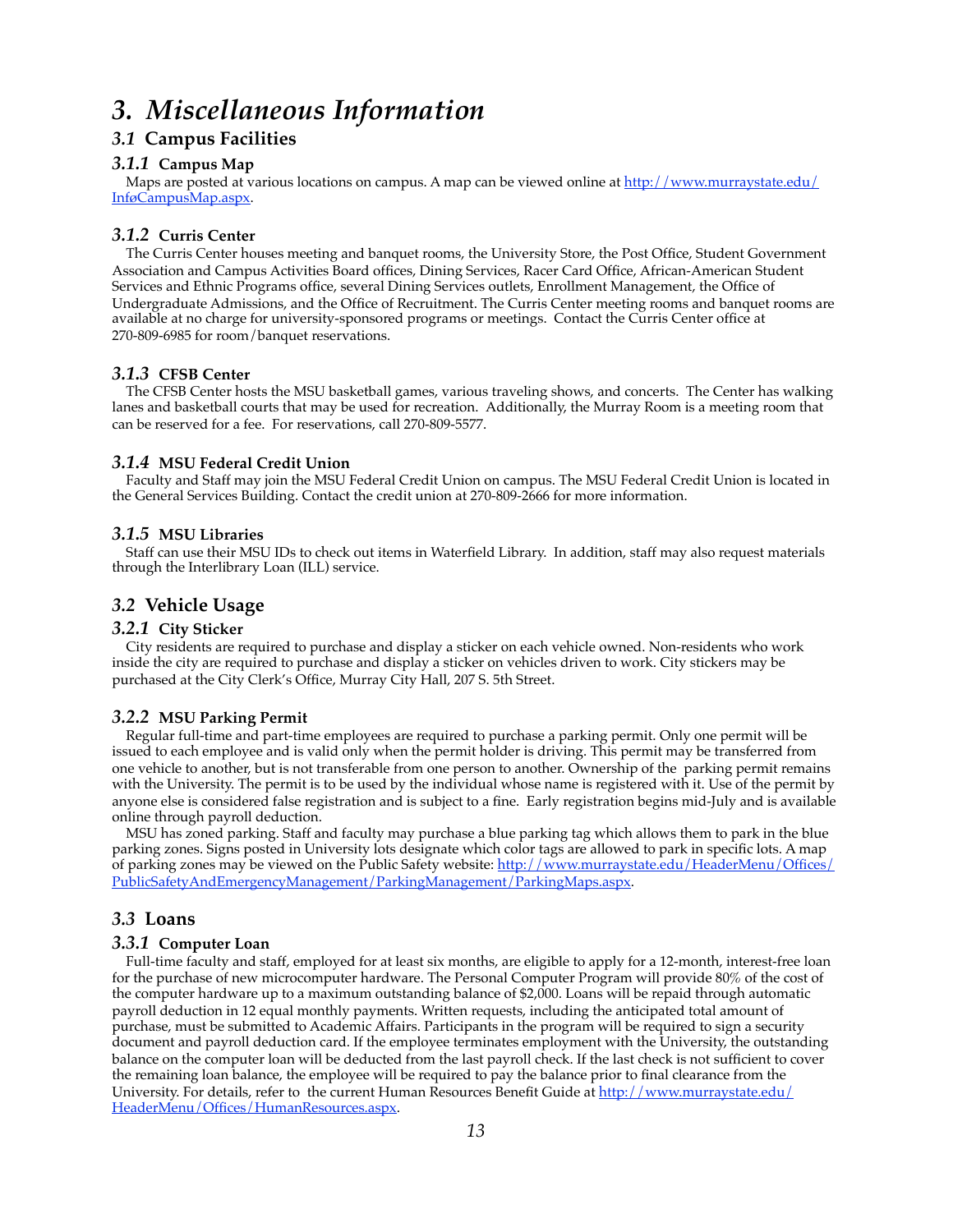#### *3.3.2* **Bicycle Loan**

Full-time faculty and staff, employed at the University for at least six months, are eligible to apply for an interestfree 12-month bicycle loan. The Bicycle Loan Program will provide 80% of the cost of the bike and one helmet to a maximum outstanding balance of \$2,000. Loans will be repaid through automatic payroll deduction. Written requests should be submitted to Accounting Specialist, 200 Sparks Hall. If the employee terminates employment with the University, the outstanding balance on the bicycle loan will be deducted from the last payroll check. If the last check is not sufficient to cover the remaining loan balance, the employee will be required to pay the balance prior to final clearance from the University. For details, refer to the current Human Resources Benefit Guide at  $\frac{http://}{$ [www.murraystate.edu/HeaderMenu/Offices/HumanResources.aspx](http://www.murraystate.edu/HeaderMenu/Offices/HumanResources.aspx).

#### *3.4* **Discounts**

#### *3.4.1* **Campus Housing**

Each dependent of a Murray State University faculty and/or staff member is eligible to receive a \$100 discount on residential college room rent. To receive this discount, the employee must complete the required form (available on the Housing web page) and return the form to the Housing Office. The discount will be credited to the student's account. This discount is available only to children of current Murray State University faculty and/or full-time staff. Contact the Housing Office for more information concerning the discount.

#### *3.4.2* **MSU Athletics**

In addition to free tickets for a faculty/staff appreciation day for one football and one men's basketball game each season, staff and faculty can purchase season tickets for those two sports at half price.

#### *3.4.3* **MSU Dining Services**

Dining Services provides meals at reasonable prices at eight on-campus locations throughout the work day. Contact Dining Services for details. Winslow Dining Hall offers a discount for staff and faculty who show their MSU IDs and pay cash.

#### *3.4.4* **Local Business Discounts**

Faculty and staff are eligible for discounts on dining, hotel accommodations, banking services, and other personal services at many local businesses. A complete list of business discounts is available at the Staff Congress website. Go to<http://www.murraystate.edu/HeaderMenu/FacultyStaff/StaffCongress/BusinessDiscounts.aspx>to view current discounts.

# *3.5* **Opportunities**

#### *3.5.1* **Health and Wellness Program**

The mission of Murray State University's Healthy LIFE program is to encourage, support, and assist employees in taking a proactive approach to improve their lifestyles. Healthy LIFE endeavors to improve employee health, wellbeing, morale, and productivity, while decreasing absenteeism and health insurance expenses.

**Incentives**–All regular, full-time employees are eligible to participate and earn monetary rewards when requirements are met. Part-time employees are welcome to participate in Healthy LIFE programs to promote improved health, however, they are not eligible to earn monetary rewards. The Incentive Plan design is established annually and may be viewed at <http://www.murraystate.edu/HeaderMenu/Offices/HumanResources/Benefits/healthyLife.aspx>.

**Health Fair**–MSU and local hospitals co-sponsor health fairs each spring and fall for employees. Several screenings are available, including blood draws. General health information is distributed.

**Health Services**–Full-time employees are eligible to receive primary health care services on campus. Part-time employees may use Health Services for blood pressure screening. Any MSU community member may call Health Line (270-809-3809) for health and wellness information or for referrals. Clients are seen on a drop-in basis for primary health care in an outpatient setting in Wells Hall. Clients are screened and assessed by professional nurses. Depending on the nature of the visit, clients may receive treatment by the nurse based on orders from the physician or be referred directly to the nurse practitioner or physician. The nurse practitioner is on campus daily during clinic hours. The physician is on campus six hours per week, and is available to the nurses by phone when not on campus. Complete information regarding Health Services is available at [www.murraystate.edu/Campus/HealthServices](http://www.murraystate.edu/Campus/HealthServices).

**HEA 189 Class**–This health and wellness class for faculty and staff is designed to help individuals learn more about their own health through knowledge and evaluation of attitudes and behaviors. Participants monitor and assess their own activities and are encouraged to maintain lifelong fitness. The repeatable course is offered on a pass/fail basis and a tuition waiver must be completed each semester. The HEA 189 course does not count against the current limit of waivers per year for employees.